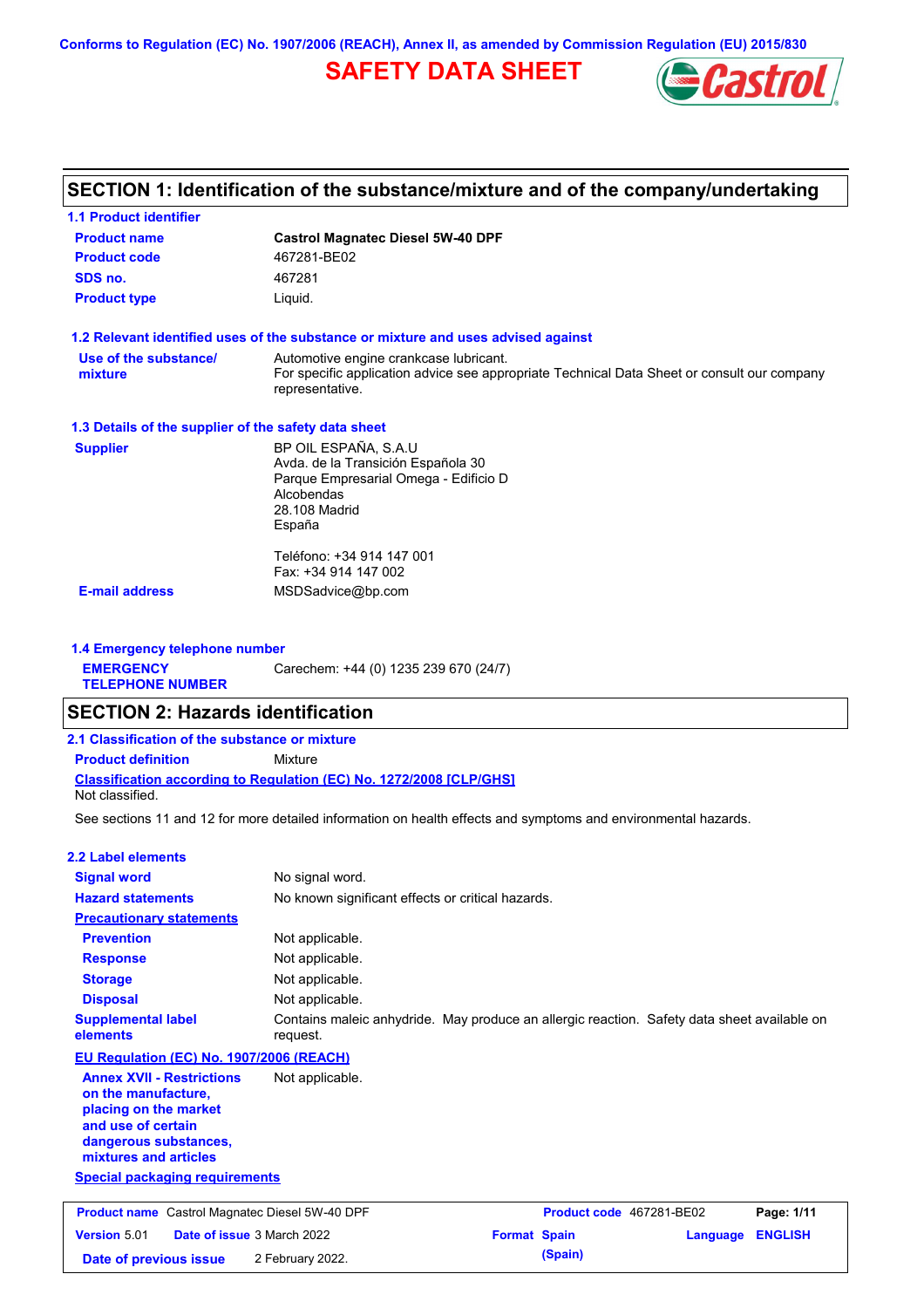## **SECTION 2: Hazards identification**

| <b>Containers to be fitted</b><br>with child-resistant<br>fastenings                                                     | Not applicable.                                                                                                                                                                                                          |
|--------------------------------------------------------------------------------------------------------------------------|--------------------------------------------------------------------------------------------------------------------------------------------------------------------------------------------------------------------------|
| <b>Tactile warning of danger</b>                                                                                         | Not applicable.                                                                                                                                                                                                          |
| 2.3 Other hazards                                                                                                        |                                                                                                                                                                                                                          |
| <b>Results of PBT and vPvB</b><br>assessment                                                                             | Product does not meet the criteria for PBT or vPvB according to Regulation (EC) No. 1907/2006,<br>Annex XIII.                                                                                                            |
| <b>Product meets the criteria</b><br>for PBT or vPvB according<br>to Regulation (EC) No.<br><b>1907/2006, Annex XIII</b> | This mixture does not contain any substances that are assessed to be a PBT or a vPvB.                                                                                                                                    |
| Other hazards which do<br>not result in classification                                                                   | Defatting to the skin.<br>USED ENGINE OILS<br>Used engine oil may contain hazardous components which have the potential to cause skin<br>cancer.<br>See Toxicological Information, section 11 of this Safety Data Sheet. |

### **SECTION 3: Composition/information on ingredients**

### **3.2 Mixtures**

**Mixture Product definition**

Highly refined base oil (IP 346 DMSO extract < 3%). Proprietary performance additives.

| <b>Product/ingredient</b><br>name                              | <b>Identifiers</b>                                                                             | $\frac{9}{6}$ | <b>Regulation (EC) No.</b><br>1272/2008 [CLP]                                                                                                                                           | <b>Type</b> |
|----------------------------------------------------------------|------------------------------------------------------------------------------------------------|---------------|-----------------------------------------------------------------------------------------------------------------------------------------------------------------------------------------|-------------|
| Distillates (petroleum), hydrotreated<br>heavy paraffinic      | REACH #: 01-2119484627-25<br>EC: 265-157-1<br>CAS: 64742-54-7<br>Index: 649-467-00-8           | ≥50 - ≤75     | Not classified.                                                                                                                                                                         | $[2]$       |
| Distillates (petroleum), hydrotreated<br>heavy paraffinic      | REACH #: 01-2119484627-25 ≥25 - ≤50<br>EC: 265-157-1<br>CAS: 64742-54-7<br>Index: 649-467-00-8 |               | Asp. Tox. 1, H304                                                                                                                                                                       | [1] [2]     |
| Benzene, ethenyl-, polymer with<br>1,3-butadiene, hydrogenated | CAS: 66070-58-4                                                                                | $\leq$ 3      | Aquatic Chronic 4, H413                                                                                                                                                                 | $[1]$       |
| maleic anhydride                                               | REACH #: 01-2119472428-31<br>EC: 203-571-6<br>CAS: 108-31-6<br>Index: 607-096-00-9             | < 0.001       | Acute Tox. 4, H302<br>Skin Corr. 1B, H314<br>Eye Dam. 1, H318<br>Resp. Sens. 1, H334<br>Skin Sens. 1A, H317<br>STOT RE 1, H372<br>(respiratory system)<br>(inhalation)<br><b>EUH071</b> | [1] [2]     |

#### **See Section 16 for the full text of the H statements declared above.**

**Type** 

[1] Substance classified with a health or environmental hazard

[2] Substance with a workplace exposure limit

[3] Substance meets the criteria for PBT according to Regulation (EC) No. 1907/2006, Annex XIII

[4] Substance meets the criteria for vPvB according to Regulation (EC) No. 1907/2006, Annex XIII

[5] Substance of equivalent concern

[6] Additional disclosure due to company policy

Occupational exposure limits, if available, are listed in Section 8.

### **SECTION 4: First aid measures**

### **4.1 Description of first aid measures**

| Eye contact                                                                       | In case of contact, immediately flush eyes with plenty of water for at least 15 minutes. Eyelids<br>should be held away from the eyeball to ensure thorough rinsing. Check for and remove any<br>contact lenses. Get medical attention. |                     |         |            |                |
|-----------------------------------------------------------------------------------|-----------------------------------------------------------------------------------------------------------------------------------------------------------------------------------------------------------------------------------------|---------------------|---------|------------|----------------|
| <b>Skin contact</b>                                                               | Wash skin thoroughly with soap and water or use recognised skin cleanser. Remove<br>contaminated clothing and shoes. Wash clothing before reuse. Clean shoes thoroughly before<br>reuse. Get medical attention if irritation develops.  |                     |         |            |                |
| <b>Product name</b> Castrol Magnatec Diesel 5W-40 DPF<br>Product code 467281-BE02 |                                                                                                                                                                                                                                         |                     |         | Page: 2/11 |                |
| <b>Date of issue 3 March 2022</b><br><b>Version 5.01</b>                          |                                                                                                                                                                                                                                         | <b>Format Spain</b> |         | Language   | <b>ENGLISH</b> |
| Date of previous issue                                                            | 2 February 2022.                                                                                                                                                                                                                        |                     | (Spain) |            |                |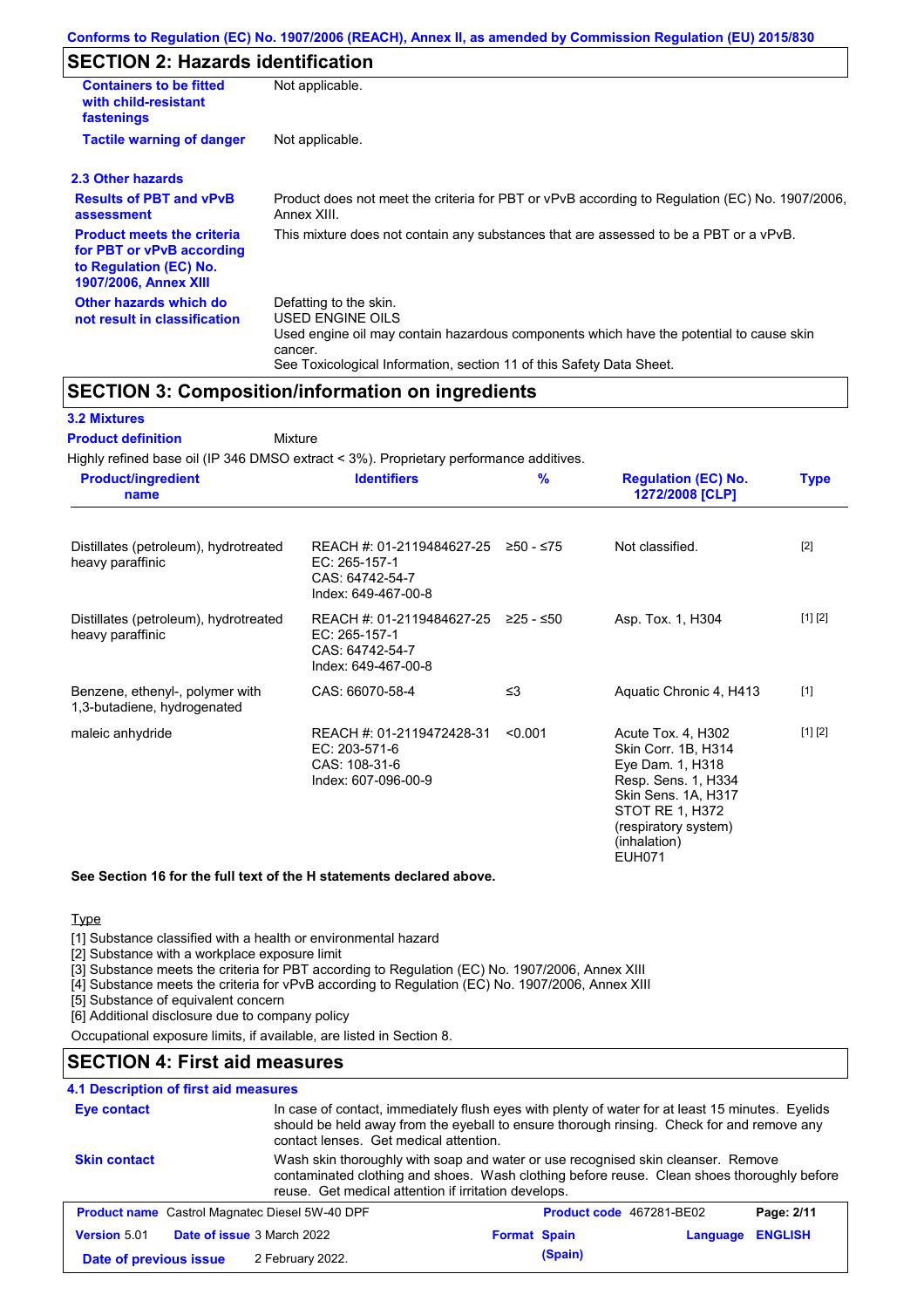### **Conforms to Regulation (EC) No. 1907/2006 (REACH), Annex II, as amended by Commission Regulation (EU) 2015/830**

## **SECTION 4: First aid measures**

| <b>Inhalation</b>                 | If inhaled, remove to fresh air. In case of inhalation of decomposition products in a fire,<br>symptoms may be delayed. The exposed person may need to be kept under medical<br>surveillance for 48 hours. Get medical attention if symptoms occur. |
|-----------------------------------|-----------------------------------------------------------------------------------------------------------------------------------------------------------------------------------------------------------------------------------------------------|
| Ingestion                         | Do not induce vomiting unless directed to do so by medical personnel. Get medical attention if<br>symptoms occur.                                                                                                                                   |
| <b>Protection of first-aiders</b> | No action shall be taken involving any personal risk or without suitable training.                                                                                                                                                                  |

#### **4.2 Most important symptoms and effects, both acute and delayed**

|                                       | See Section 11 for more detailed information on health effects and symptoms.                                        |
|---------------------------------------|---------------------------------------------------------------------------------------------------------------------|
| <b>Potential acute health effects</b> |                                                                                                                     |
| <b>Inhalation</b>                     | Exposure to decomposition products may cause a health hazard. Serious effects may be<br>delayed following exposure. |
| <b>Ingestion</b>                      | No known significant effects or critical hazards.                                                                   |
| <b>Skin contact</b>                   | Defatting to the skin. May cause skin dryness and irritation.                                                       |
| Eye contact                           | No known significant effects or critical hazards.                                                                   |
|                                       | Delayed and immediate effects as well as chronic effects from short and long-term exposure                          |
| <b>Inhalation</b>                     | Overexposure to the inhalation of airborne droplets or aerosols may cause irritation of the<br>respiratory tract.   |
| <b>Ingestion</b>                      | Ingestion of large quantities may cause nausea and diarrhoea.                                                       |
| <b>Skin contact</b>                   | Prolonged or repeated contact can defat the skin and lead to irritation and/or dermatitis.                          |
| Eye contact                           | Potential risk of transient stinging or redness if accidental eye contact occurs.                                   |

#### **4.3 Indication of any immediate medical attention and special treatment needed**

| <b>Notes to physician</b> | Treatment should in general be symptomatic and directed to relieving any effects.<br>In case of inhalation of decomposition products in a fire, symptoms may be delayed. |
|---------------------------|--------------------------------------------------------------------------------------------------------------------------------------------------------------------------|
|                           | The exposed person may need to be kept under medical surveillance for 48 hours.                                                                                          |

## **SECTION 5: Firefighting measures**

| 5.1 Extinguishing media                                   |                                                                                                                                                                                                                                                                                                                                                                   |
|-----------------------------------------------------------|-------------------------------------------------------------------------------------------------------------------------------------------------------------------------------------------------------------------------------------------------------------------------------------------------------------------------------------------------------------------|
| <b>Suitable extinguishing</b><br>media                    | In case of fire, use foam, dry chemical or carbon dioxide extinguisher or spray.                                                                                                                                                                                                                                                                                  |
| <b>Unsuitable extinguishing</b><br>media                  | Do not use water jet. The use of a water jet may cause the fire to spread by splashing the<br>burning product.                                                                                                                                                                                                                                                    |
| 5.2 Special hazards arising from the substance or mixture |                                                                                                                                                                                                                                                                                                                                                                   |
| <b>Hazards from the</b><br>substance or mixture           | In a fire or if heated, a pressure increase will occur and the container may burst.                                                                                                                                                                                                                                                                               |
| <b>Hazardous combustion</b><br>products                   | Combustion products may include the following:<br>carbon oxides $(CO, CO2)$ (carbon monoxide, carbon dioxide)<br>nitrogen oxides ( $NO$ , $NO2$ etc.)                                                                                                                                                                                                             |
| <b>5.3 Advice for firefighters</b>                        |                                                                                                                                                                                                                                                                                                                                                                   |
| <b>Special precautions for</b><br>fire-fighters           | No action shall be taken involving any personal risk or without suitable training. Promptly<br>isolate the scene by removing all persons from the vicinity of the incident if there is a fire.                                                                                                                                                                    |
| <b>Special protective</b><br>equipment for fire-fighters  | Fire-fighters should wear appropriate protective equipment and self-contained breathing<br>apparatus (SCBA) with a full face-piece operated in positive pressure mode. Clothing for fire-<br>fighters (including helmets, protective boots and gloves) conforming to European standard EN<br>469 will provide a basic level of protection for chemical incidents. |

## **SECTION 6: Accidental release measures**

|                                | 6.1 Personal precautions, protective equipment and emergency procedures                                                                                                                                                                                                                                                             |
|--------------------------------|-------------------------------------------------------------------------------------------------------------------------------------------------------------------------------------------------------------------------------------------------------------------------------------------------------------------------------------|
| For non-emergency<br>personnel | No action shall be taken involving any personal risk or without suitable training. Evacuate<br>surrounding areas. Keep unnecessary and unprotected personnel from entering. Do not touch<br>or walk through spilt material. Floors may be slippery; use care to avoid falling. Put on<br>appropriate personal protective equipment. |
| For emergency responders       | If specialised clothing is required to deal with the spillage, take note of any information in<br>Section 8 on suitable and unsuitable materials. See also the information in "For non-<br>emergency personnel".                                                                                                                    |

| <b>Product name</b> Castrol Magnatec Diesel 5W-40 DPF |  | <b>Product code</b> 467281-BE02   |                     | Page: 3/11 |                  |  |
|-------------------------------------------------------|--|-----------------------------------|---------------------|------------|------------------|--|
| <b>Version 5.01</b>                                   |  | <b>Date of issue 3 March 2022</b> | <b>Format Spain</b> |            | Language ENGLISH |  |
| Date of previous issue                                |  | 2 February 2022.                  |                     | (Spain)    |                  |  |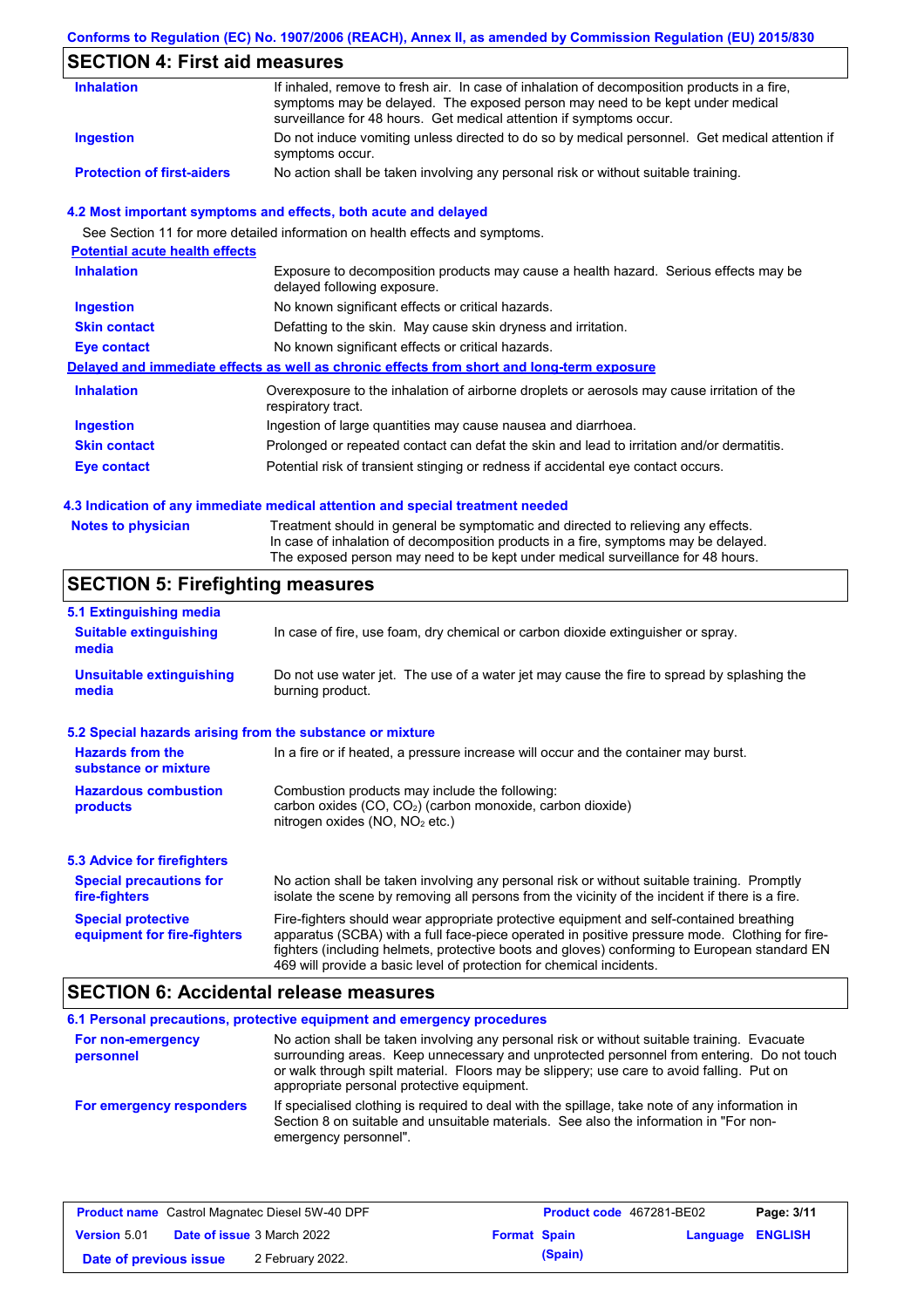## **SECTION 6: Accidental release measures**

| <b>6.2 Environmental</b><br>precautions   | Avoid dispersal of spilt material and runoff and contact with soil, waterways, drains and sewers.<br>Inform the relevant authorities if the product has caused environmental pollution (sewers,<br>waterways, soil or air).                                                                                                                                                                    |
|-------------------------------------------|------------------------------------------------------------------------------------------------------------------------------------------------------------------------------------------------------------------------------------------------------------------------------------------------------------------------------------------------------------------------------------------------|
|                                           | 6.3 Methods and material for containment and cleaning up                                                                                                                                                                                                                                                                                                                                       |
| <b>Small spill</b>                        | Stop leak if without risk. Move containers from spill area. Absorb with an inert material and<br>place in an appropriate waste disposal container. Dispose of via a licensed waste disposal<br>contractor.                                                                                                                                                                                     |
| <b>Large spill</b>                        | Stop leak if without risk. Move containers from spill area. Prevent entry into sewers, water<br>courses, basements or confined areas. Contain and collect spillage with non-combustible,<br>absorbent material e.g. sand, earth, vermiculite or diatomaceous earth and place in container<br>for disposal according to local regulations. Dispose of via a licensed waste disposal contractor. |
| 6.4 Reference to other<br><b>sections</b> | See Section 1 for emergency contact information.<br>See Section 5 for firefighting measures.<br>See Section 8 for information on appropriate personal protective equipment.<br>See Section 12 for environmental precautions.<br>See Section 13 for additional waste treatment information.                                                                                                     |

### **SECTION 7: Handling and storage**

| 7.1 Precautions for safe handling                                                    |                                                                                                                                                                                                                                                                                                                                                                                                                                                                                          |
|--------------------------------------------------------------------------------------|------------------------------------------------------------------------------------------------------------------------------------------------------------------------------------------------------------------------------------------------------------------------------------------------------------------------------------------------------------------------------------------------------------------------------------------------------------------------------------------|
| <b>Protective measures</b>                                                           | Put on appropriate personal protective equipment.                                                                                                                                                                                                                                                                                                                                                                                                                                        |
| <b>Advice on general</b><br>occupational hygiene                                     | Eating, drinking and smoking should be prohibited in areas where this material is handled,<br>stored and processed. Wash thoroughly after handling. Remove contaminated clothing and<br>protective equipment before entering eating areas. See also Section 8 for additional<br>information on hygiene measures.                                                                                                                                                                         |
| <b>7.2 Conditions for safe</b><br>storage, including any<br><i>incompatibilities</i> | Store in accordance with local requlations. Store in a dry, cool and well-ventilated area, away<br>from incompatible materials (see Section 10). Keep away from heat and direct sunlight. Keep<br>container tightly closed and sealed until ready for use. Containers that have been opened must<br>be carefully resealed and kept upright to prevent leakage. Store and use only in equipment/<br>containers designed for use with this product. Do not store in unlabelled containers. |
| Not suitable                                                                         | Prolonged exposure to elevated temperature.                                                                                                                                                                                                                                                                                                                                                                                                                                              |
| 7.3 Specific end use(s)                                                              |                                                                                                                                                                                                                                                                                                                                                                                                                                                                                          |

**Recommendations**

See section 1.2 and Exposure scenarios in annex, if applicable.

### **SECTION 8: Exposure controls/personal protection**

| <b>Occupational exposure limits</b>                    |                                                                                                                                                                                                                                                      |
|--------------------------------------------------------|------------------------------------------------------------------------------------------------------------------------------------------------------------------------------------------------------------------------------------------------------|
| <b>Product/ingredient name</b>                         | <b>Exposure limit values</b>                                                                                                                                                                                                                         |
| Distillates (petroleum), hydrotreated heavy paraffinic | National institute of occupational safety and health (Spain).<br>TWA: 5 mg/m <sup>3</sup> 8 hours. Issued/Revised: 1/2008 Form: Mist<br>STEL: 10 mg/m <sup>3</sup> 15 minutes. Issued/Revised: 1/2008 Form: Mist                                     |
| Distillates (petroleum), hydrotreated heavy paraffinic | National institute of occupational safety and health (Spain).<br>TWA: 5 mg/m <sup>3</sup> 8 hours. Issued/Revised: 1/2008 Form: Mist<br>STEL: 10 mg/m <sup>3</sup> 15 minutes. Issued/Revised: 1/2008 Form: Mist                                     |
| maleic anhydride                                       | National institute of occupational safety and health (Spain). Skin<br>sensitiser. Inhalation sensitiser.<br>TWA: 0.1 ppm 8 hours. Issued/Revised: 2/2010<br>TWA: 0.4 mg/m <sup>3</sup> 8 hours. Issued/Revised: 2/2010                               |
| guidance only.                                         | Whilst specific OELs for certain components may be shown in this section, other components may be present in any mist,<br>vapour or dust produced. Therefore, the specific OELs may not be applicable to the product as a whole and are provided for |
| Dogammandad manitaring                                 | If this product contains ingradiants with expecure limits, personal, werkplace atmosphere or                                                                                                                                                         |

#### **Recommended monitoring procedures**

If this product contains ingredients with exposure limits, personal, workplace atmosphere or biological monitoring may be required to determine the effectiveness of the ventilation or other control measures and/or the necessity to use respiratory protective equipment. Reference should be made to monitoring standards, such as the following: European Standard EN 689 (Workplace atmospheres - Guidance for the assessment of exposure by inhalation to chemical agents for comparison with limit values and measurement strategy) European Standard EN 14042 (Workplace atmospheres - Guide for the application and use of procedures for the assessment of exposure to chemical and biological agents) European Standard EN 482 (Workplace atmospheres - General requirements for the performance of procedures for the

|                        | <b>Product name</b> Castrol Magnatec Diesel 5W-40 DPF |                     | <b>Product code</b> 467281-BE02 |                         | Page: 4/11 |
|------------------------|-------------------------------------------------------|---------------------|---------------------------------|-------------------------|------------|
| Version 5.01           | <b>Date of issue 3 March 2022</b>                     | <b>Format Spain</b> |                                 | <b>Language ENGLISH</b> |            |
| Date of previous issue | 2 February 2022.                                      |                     | (Spain)                         |                         |            |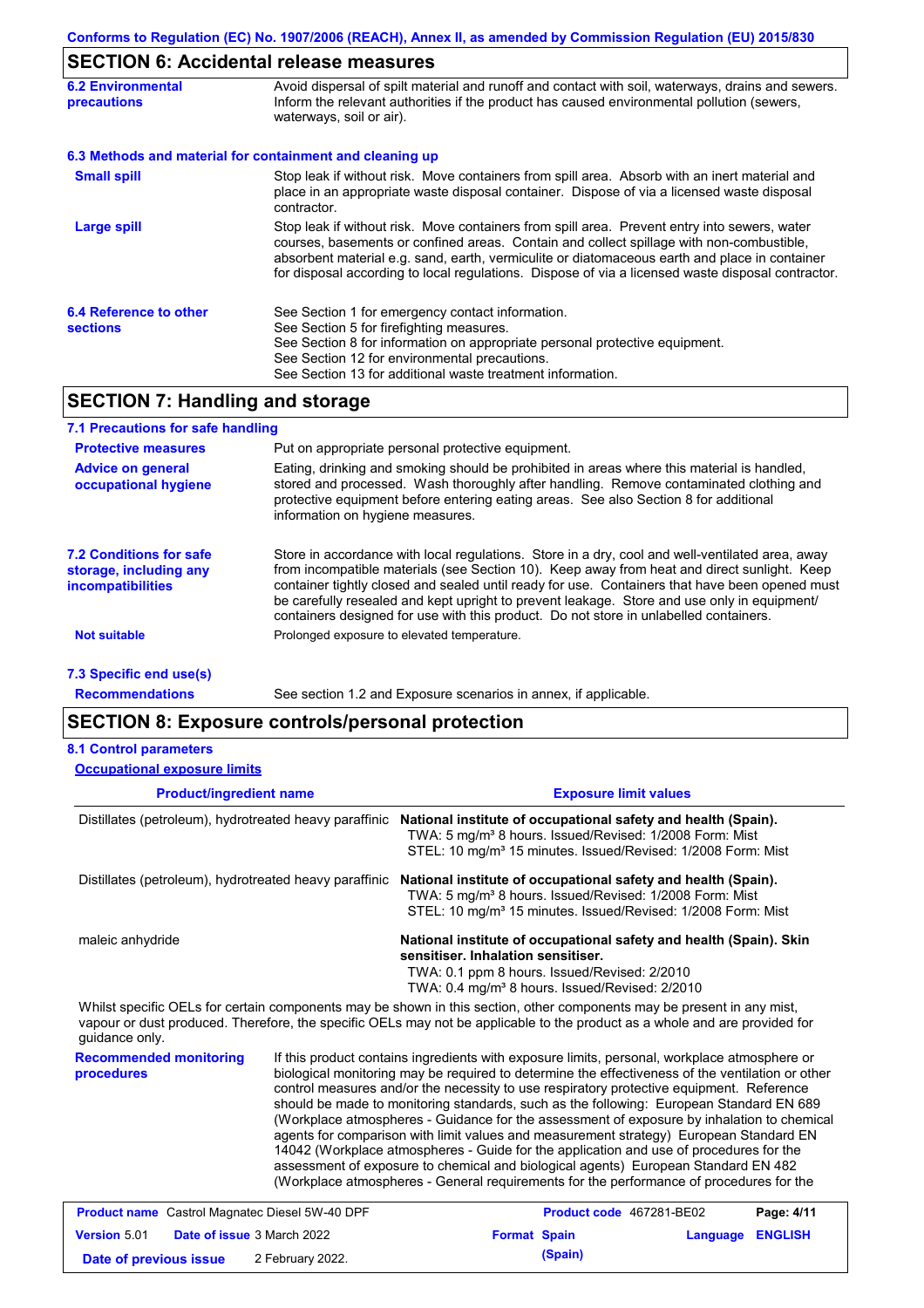# **SECTION 8: Exposure controls/personal protection**

measurement of chemical agents) Reference to national guidance documents for methods for the determination of hazardous substances will also be required.

| <b>Derived No Effect Level</b>                                                                      |                                                                                                                                                                                                                                                                                                                                                                                                                                                                                  |                                                                                                                                                                                                                                                                                                                                                                                                                                                                                                                                                                                                                                                                                                                                                                                                                                                                                                                                                      |                              |  |  |
|-----------------------------------------------------------------------------------------------------|----------------------------------------------------------------------------------------------------------------------------------------------------------------------------------------------------------------------------------------------------------------------------------------------------------------------------------------------------------------------------------------------------------------------------------------------------------------------------------|------------------------------------------------------------------------------------------------------------------------------------------------------------------------------------------------------------------------------------------------------------------------------------------------------------------------------------------------------------------------------------------------------------------------------------------------------------------------------------------------------------------------------------------------------------------------------------------------------------------------------------------------------------------------------------------------------------------------------------------------------------------------------------------------------------------------------------------------------------------------------------------------------------------------------------------------------|------------------------------|--|--|
| No DNELs/DMELs available.                                                                           |                                                                                                                                                                                                                                                                                                                                                                                                                                                                                  |                                                                                                                                                                                                                                                                                                                                                                                                                                                                                                                                                                                                                                                                                                                                                                                                                                                                                                                                                      |                              |  |  |
| <b>Predicted No Effect Concentration</b>                                                            |                                                                                                                                                                                                                                                                                                                                                                                                                                                                                  |                                                                                                                                                                                                                                                                                                                                                                                                                                                                                                                                                                                                                                                                                                                                                                                                                                                                                                                                                      |                              |  |  |
| No PNECs available                                                                                  |                                                                                                                                                                                                                                                                                                                                                                                                                                                                                  |                                                                                                                                                                                                                                                                                                                                                                                                                                                                                                                                                                                                                                                                                                                                                                                                                                                                                                                                                      |                              |  |  |
|                                                                                                     |                                                                                                                                                                                                                                                                                                                                                                                                                                                                                  |                                                                                                                                                                                                                                                                                                                                                                                                                                                                                                                                                                                                                                                                                                                                                                                                                                                                                                                                                      |                              |  |  |
| <b>8.2 Exposure controls</b>                                                                        |                                                                                                                                                                                                                                                                                                                                                                                                                                                                                  |                                                                                                                                                                                                                                                                                                                                                                                                                                                                                                                                                                                                                                                                                                                                                                                                                                                                                                                                                      |                              |  |  |
| <b>Appropriate engineering</b><br><b>controls</b>                                                   | kept in good condition and properly maintained.                                                                                                                                                                                                                                                                                                                                                                                                                                  | Provide exhaust ventilation or other engineering controls to keep the relevant airborne<br>concentrations below their respective occupational exposure limits.<br>All activities involving chemicals should be assessed for their risks to health, to ensure<br>exposures are adequately controlled. Personal protective equipment should only be considered<br>after other forms of control measures (e.g. engineering controls) have been suitably evaluated.<br>Personal protective equipment should conform to appropriate standards, be suitable for use, be<br>Your supplier of personal protective equipment should be consulted for advice on selection and<br>appropriate standards. For further information contact your national organisation for standards.<br>The final choice of protective equipment will depend upon a risk assessment. It is important to<br>ensure that all items of personal protective equipment are compatible. |                              |  |  |
| <b>Individual protection measures</b>                                                               |                                                                                                                                                                                                                                                                                                                                                                                                                                                                                  |                                                                                                                                                                                                                                                                                                                                                                                                                                                                                                                                                                                                                                                                                                                                                                                                                                                                                                                                                      |                              |  |  |
| <b>Hygiene measures</b>                                                                             |                                                                                                                                                                                                                                                                                                                                                                                                                                                                                  | Wash hands, forearms and face thoroughly after handling chemical products, before eating,<br>smoking and using the lavatory and at the end of the working period. Ensure that eyewash<br>stations and safety showers are close to the workstation location.                                                                                                                                                                                                                                                                                                                                                                                                                                                                                                                                                                                                                                                                                          |                              |  |  |
| <b>Respiratory protection</b>                                                                       | of the working conditions.                                                                                                                                                                                                                                                                                                                                                                                                                                                       | In case of insufficient ventilation, wear suitable respiratory equipment.<br>The correct choice of respiratory protection depends upon the chemicals being handled, the<br>conditions of work and use, and the condition of the respiratory equipment. Safety procedures<br>should be developed for each intended application. Respiratory protection equipment should<br>therefore be chosen in consultation with the supplier/manufacturer and with a full assessment                                                                                                                                                                                                                                                                                                                                                                                                                                                                              |                              |  |  |
| <b>Eye/face protection</b>                                                                          | Safety glasses with side shields.                                                                                                                                                                                                                                                                                                                                                                                                                                                |                                                                                                                                                                                                                                                                                                                                                                                                                                                                                                                                                                                                                                                                                                                                                                                                                                                                                                                                                      |                              |  |  |
| <b>Skin protection</b>                                                                              |                                                                                                                                                                                                                                                                                                                                                                                                                                                                                  |                                                                                                                                                                                                                                                                                                                                                                                                                                                                                                                                                                                                                                                                                                                                                                                                                                                                                                                                                      |                              |  |  |
| <b>Hand protection</b>                                                                              | <b>General Information:</b>                                                                                                                                                                                                                                                                                                                                                                                                                                                      |                                                                                                                                                                                                                                                                                                                                                                                                                                                                                                                                                                                                                                                                                                                                                                                                                                                                                                                                                      |                              |  |  |
|                                                                                                     | Because specific work environments and material handling practices vary, safety procedures<br>should be developed for each intended application. The correct choice of protective gloves<br>depends upon the chemicals being handled, and the conditions of work and use. Most gloves<br>provide protection for only a limited time before they must be discarded and replaced (even the<br>best chemically resistant gloves will break down after repeated chemical exposures). |                                                                                                                                                                                                                                                                                                                                                                                                                                                                                                                                                                                                                                                                                                                                                                                                                                                                                                                                                      |                              |  |  |
|                                                                                                     | a full assessment of the working conditions.                                                                                                                                                                                                                                                                                                                                                                                                                                     | Gloves should be chosen in consultation with the supplier / manufacturer and taking account of                                                                                                                                                                                                                                                                                                                                                                                                                                                                                                                                                                                                                                                                                                                                                                                                                                                       |                              |  |  |
|                                                                                                     | Recommended: Nitrile gloves.<br><b>Breakthrough time:</b>                                                                                                                                                                                                                                                                                                                                                                                                                        |                                                                                                                                                                                                                                                                                                                                                                                                                                                                                                                                                                                                                                                                                                                                                                                                                                                                                                                                                      |                              |  |  |
|                                                                                                     |                                                                                                                                                                                                                                                                                                                                                                                                                                                                                  | Breakthrough time data are generated by glove manufacturers under laboratory test conditions<br>and represent how long a glove can be expected to provide effective permeation resistance. It<br>is important when following breakthrough time recommendations that actual workplace<br>conditions are taken into account. Always consult with your glove supplier for up-to-date<br>technical information on breakthrough times for the recommended glove type.<br>Our recommendations on the selection of gloves are as follows:                                                                                                                                                                                                                                                                                                                                                                                                                   |                              |  |  |
|                                                                                                     | Continuous contact:                                                                                                                                                                                                                                                                                                                                                                                                                                                              |                                                                                                                                                                                                                                                                                                                                                                                                                                                                                                                                                                                                                                                                                                                                                                                                                                                                                                                                                      |                              |  |  |
|                                                                                                     | can be obtained.<br>replacement regimes are determined and adhered to.                                                                                                                                                                                                                                                                                                                                                                                                           | Gloves with a minimum breakthrough time of 240 minutes, or >480 minutes if suitable gloves<br>If suitable gloves are not available to offer that level of protection, gloves with shorter<br>breakthrough times may be acceptable as long as appropriate glove maintenance and                                                                                                                                                                                                                                                                                                                                                                                                                                                                                                                                                                                                                                                                       |                              |  |  |
|                                                                                                     | Short-term / splash protection:                                                                                                                                                                                                                                                                                                                                                                                                                                                  |                                                                                                                                                                                                                                                                                                                                                                                                                                                                                                                                                                                                                                                                                                                                                                                                                                                                                                                                                      |                              |  |  |
|                                                                                                     | Recommended breakthrough times as above.<br>be determined and rigorously followed.                                                                                                                                                                                                                                                                                                                                                                                               | It is recognised that for short-term, transient exposures, gloves with shorter breakthrough times<br>may commonly be used. Therefore, appropriate maintenance and replacement regimes must                                                                                                                                                                                                                                                                                                                                                                                                                                                                                                                                                                                                                                                                                                                                                           |                              |  |  |
|                                                                                                     |                                                                                                                                                                                                                                                                                                                                                                                                                                                                                  |                                                                                                                                                                                                                                                                                                                                                                                                                                                                                                                                                                                                                                                                                                                                                                                                                                                                                                                                                      |                              |  |  |
| <b>Product name</b> Castrol Magnatec Diesel 5W-40 DPF<br>Version 5.01<br>Date of issue 3 March 2022 |                                                                                                                                                                                                                                                                                                                                                                                                                                                                                  | Product code 467281-BE02                                                                                                                                                                                                                                                                                                                                                                                                                                                                                                                                                                                                                                                                                                                                                                                                                                                                                                                             | Page: 5/11<br><b>ENGLISH</b> |  |  |
|                                                                                                     |                                                                                                                                                                                                                                                                                                                                                                                                                                                                                  | <b>Format Spain</b>                                                                                                                                                                                                                                                                                                                                                                                                                                                                                                                                                                                                                                                                                                                                                                                                                                                                                                                                  | <b>Language</b>              |  |  |

**Date of previous issue** 2 February 2022.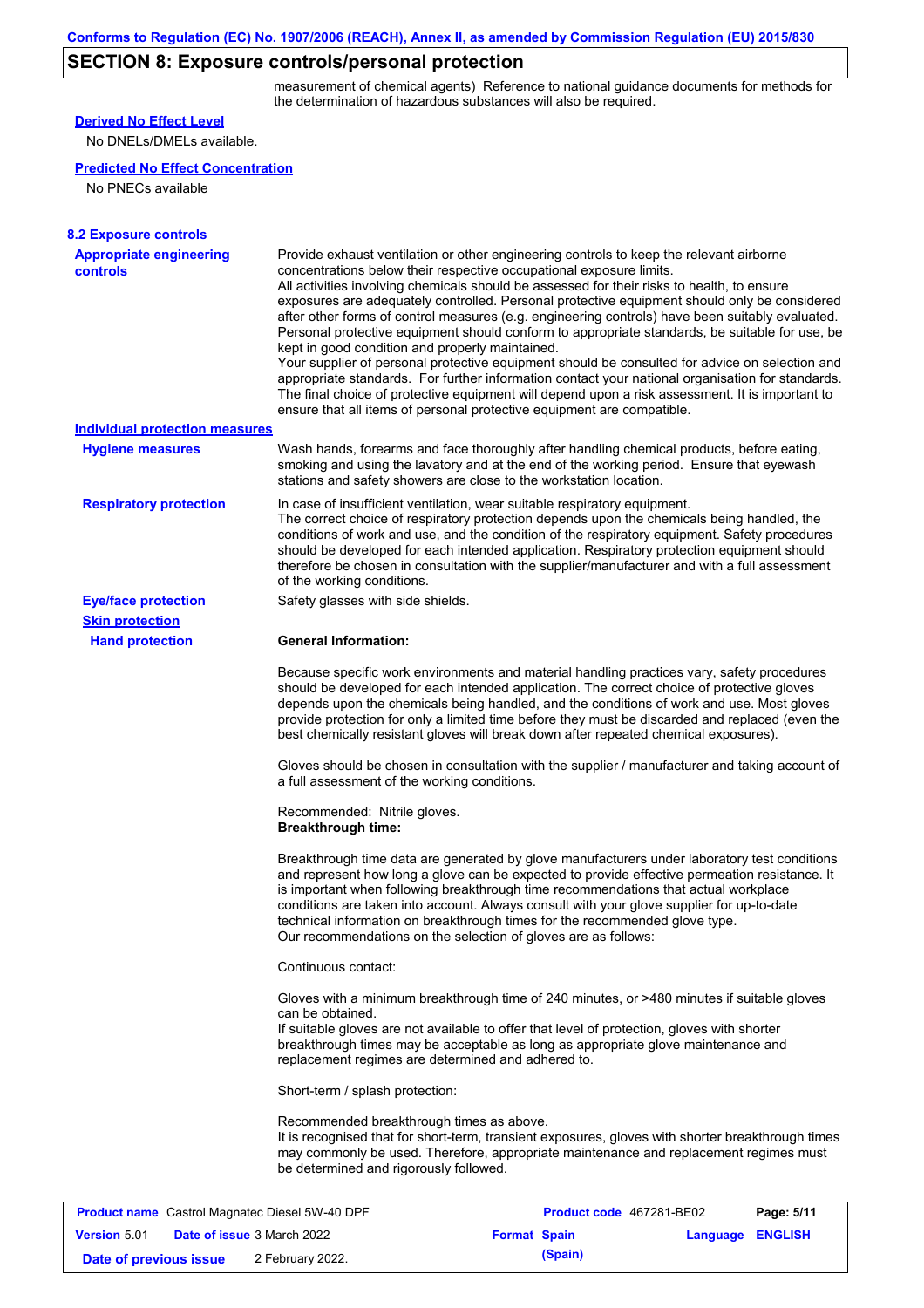## **SECTION 8: Exposure controls/personal protection**

#### **Glove Thickness:**

For general applications, we recommend gloves with a thickness typically greater than 0.35 mm.

|                                                  | It should be emphasised that glove thickness is not necessarily a good predictor of glove<br>resistance to a specific chemical, as the permeation efficiency of the glove will be dependent<br>on the exact composition of the glove material. Therefore, glove selection should also be based<br>on consideration of the task requirements and knowledge of breakthrough times.<br>Glove thickness may also vary depending on the glove manufacturer, the glove type and the<br>glove model. Therefore, the manufacturers' technical data should always be taken into account<br>to ensure selection of the most appropriate glove for the task.                                     |
|--------------------------------------------------|---------------------------------------------------------------------------------------------------------------------------------------------------------------------------------------------------------------------------------------------------------------------------------------------------------------------------------------------------------------------------------------------------------------------------------------------------------------------------------------------------------------------------------------------------------------------------------------------------------------------------------------------------------------------------------------|
|                                                  | Note: Depending on the activity being conducted, gloves of varying thickness may be required<br>for specific tasks. For example:                                                                                                                                                                                                                                                                                                                                                                                                                                                                                                                                                      |
|                                                  | • Thinner gloves (down to 0.1 mm or less) may be required where a high degree of manual<br>dexterity is needed. However, these gloves are only likely to give short duration protection and<br>would normally be just for single use applications, then disposed of.                                                                                                                                                                                                                                                                                                                                                                                                                  |
|                                                  | • Thicker gloves (up to 3 mm or more) may be required where there is a mechanical (as well<br>as a chemical) risk i.e. where there is abrasion or puncture potential.                                                                                                                                                                                                                                                                                                                                                                                                                                                                                                                 |
| <b>Skin and body</b>                             | Use of protective clothing is good industrial practice.<br>Personal protective equipment for the body should be selected based on the task being<br>performed and the risks involved and should be approved by a specialist before handling this<br>product.<br>Cotton or polyester/cotton overalls will only provide protection against light superficial<br>contamination that will not soak through to the skin. Overalls should be laundered on a regular<br>basis. When the risk of skin exposure is high (e.g. when cleaning up spillages or if there is a<br>risk of splashing) then chemical resistant aprons and/or impervious chemical suits and boots<br>will be required. |
| <b>Refer to standards:</b>                       | Respiratory protection: EN 529<br>Gloves: EN 420, EN 374<br>Eye protection: EN 166<br>Filtering half-mask: EN 149<br>Filtering half-mask with valve: EN 405<br>Half-mask: EN 140 plus filter<br>Full-face mask: EN 136 plus filter<br>Particulate filters: EN 143<br>Gas/combined filters: EN 14387                                                                                                                                                                                                                                                                                                                                                                                   |
| <b>Environmental exposure</b><br><b>controls</b> | Emissions from ventilation or work process equipment should be checked to ensure they<br>comply with the requirements of environmental protection legislation. In some cases, fume<br>scrubbers, filters or engineering modifications to the process equipment will be necessary to<br>reduce emissions to acceptable levels.                                                                                                                                                                                                                                                                                                                                                         |

### **SECTION 9: Physical and chemical properties**

The conditions of measurement of all properties are at standard temperature and pressure unless otherwise indicated.

#### **9.1 Information on basic physical and chemical properties**

| <b>Appearance</b>                                      |                                              |                     |                          |          |                |
|--------------------------------------------------------|----------------------------------------------|---------------------|--------------------------|----------|----------------|
| <b>Physical state</b>                                  | Liquid.                                      |                     |                          |          |                |
| <b>Colour</b>                                          | Amber. [Light]                               |                     |                          |          |                |
| <b>Odour</b>                                           | Not available.                               |                     |                          |          |                |
| <b>Odour threshold</b>                                 | Not available.                               |                     |                          |          |                |
| pH                                                     | Not applicable.                              |                     |                          |          |                |
| <b>Melting point/freezing point</b>                    | Not available.                               |                     |                          |          |                |
| Initial boiling point and boiling<br>range             | Not available.                               |                     |                          |          |                |
| <b>Pour point</b>                                      | -42 $^{\circ}$ C                             |                     |                          |          |                |
| <b>Flash point</b>                                     | Closed cup: 203°C (397.4°F) [Pensky-Martens] |                     |                          |          |                |
| <b>Evaporation rate</b>                                | Not available.                               |                     |                          |          |                |
| <b>Flammability (solid, gas)</b>                       | Not available.                               |                     |                          |          |                |
| <b>Upper/lower flammability or</b><br>explosive limits | Not available.                               |                     |                          |          |                |
| <b>Vapour pressure</b>                                 | Not available.                               |                     |                          |          |                |
| <b>Product name</b> Castrol Magnatec Diesel 5W-40 DPF  |                                              |                     | Product code 467281-BE02 |          | Page: 6/11     |
| Version 5.01<br>Date of issue 3 March 2022             |                                              | <b>Format Spain</b> |                          | Language | <b>ENGLISH</b> |
| Date of previous issue                                 | 2 February 2022.                             |                     | (Spain)                  |          |                |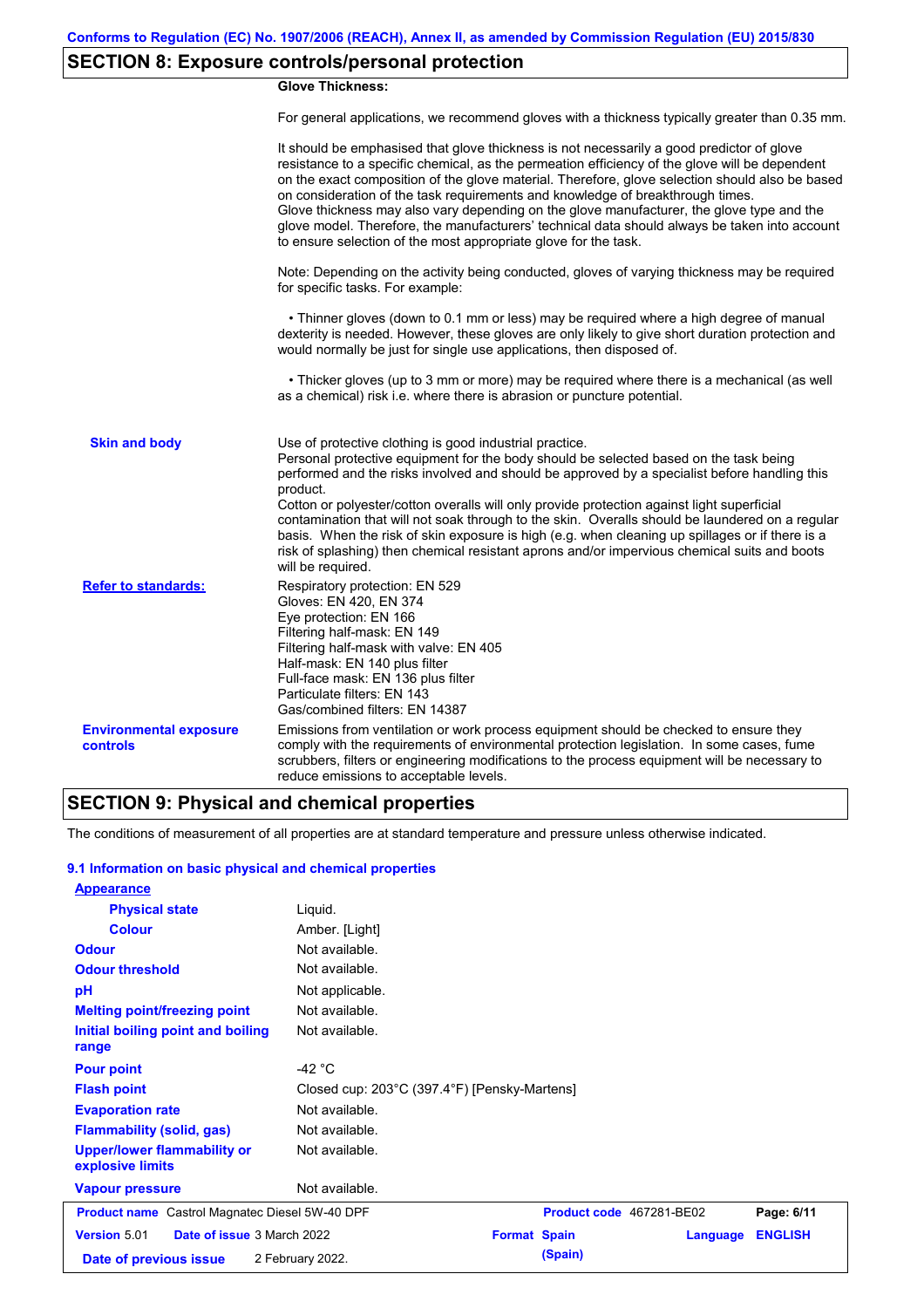## **SECTION 9: Physical and chemical properties**

|                                                   |                                                                                                                                        |           |         | Vapour Pressure at 20°C |                     |     | Vapour pressure at 50°C |
|---------------------------------------------------|----------------------------------------------------------------------------------------------------------------------------------------|-----------|---------|-------------------------|---------------------|-----|-------------------------|
|                                                   | <b>Ingredient name</b>                                                                                                                 | mm Hg kPa |         | <b>Method</b>           | <sub>mm</sub><br>Hg | kPa | <b>Method</b>           |
|                                                   | Distillates (petroleum),<br>hydrotreated heavy<br>paraffinic                                                                           | < 0.08    | < 0.011 | <b>ASTM D 5191</b>      |                     |     |                         |
|                                                   | Distillates (petroleum),<br>hydrotreated heavy<br>paraffinic                                                                           | < 0.08    | < 0.011 | <b>ASTM D 5191</b>      |                     |     |                         |
| <b>Vapour density</b>                             | Not available.                                                                                                                         |           |         |                         |                     |     |                         |
| <b>Relative density</b>                           | Not available.                                                                                                                         |           |         |                         |                     |     |                         |
| <b>Density</b>                                    | <1000 kg/m <sup>3</sup> (<1 g/cm <sup>3</sup> ) at 15°C                                                                                |           |         |                         |                     |     |                         |
| <b>Solubility(ies)</b>                            | insoluble in water.                                                                                                                    |           |         |                         |                     |     |                         |
| <b>Partition coefficient: n-octanol/</b><br>water | Not applicable.                                                                                                                        |           |         |                         |                     |     |                         |
| <b>Auto-ignition temperature</b>                  | Not available.                                                                                                                         |           |         |                         |                     |     |                         |
| <b>Decomposition temperature</b>                  | Not available.                                                                                                                         |           |         |                         |                     |     |                         |
| <b>Viscosity</b>                                  | Kinematic: 75.5 mm <sup>2</sup> /s (75.5 cSt) at 40 $^{\circ}$ C<br>Kinematic: 12.8 to 16 mm <sup>2</sup> /s (12.8 to 16 cSt) at 100°C |           |         |                         |                     |     |                         |
| <b>Explosive properties</b>                       | Not available.                                                                                                                         |           |         |                         |                     |     |                         |
| <b>Oxidising properties</b>                       | Not available.                                                                                                                         |           |         |                         |                     |     |                         |
| <b>Particle characteristics</b>                   |                                                                                                                                        |           |         |                         |                     |     |                         |
| <b>Median particle size</b>                       | Not applicable.                                                                                                                        |           |         |                         |                     |     |                         |
| 9.2 Other information                             |                                                                                                                                        |           |         |                         |                     |     |                         |
| No additional information.                        |                                                                                                                                        |           |         |                         |                     |     |                         |

## **SECTION 10: Stability and reactivity**

| <b>10.1 Reactivity</b>                          | No specific test data available for this product. Refer to Conditions to avoid and Incompatible<br>materials for additional information.                                |
|-------------------------------------------------|-------------------------------------------------------------------------------------------------------------------------------------------------------------------------|
| <b>10.2 Chemical stability</b>                  | The product is stable.                                                                                                                                                  |
| 10.3 Possibility of<br>hazardous reactions      | Under normal conditions of storage and use, hazardous reactions will not occur.<br>Under normal conditions of storage and use, hazardous polymerisation will not occur. |
| <b>10.4 Conditions to avoid</b>                 | Avoid all possible sources of ignition (spark or flame).                                                                                                                |
| 10.5 Incompatible materials                     | Reactive or incompatible with the following materials: oxidising materials.                                                                                             |
| <b>10.6 Hazardous</b><br>decomposition products | Under normal conditions of storage and use, hazardous decomposition products should not be<br>produced.                                                                 |

### **SECTION 11: Toxicological information**

### **11.1 Information on toxicological effects**

| <b>Acute toxicity estimates</b>                       |                                                                                                                     |                  |                          |                                       |                                          |                                                      |                |
|-------------------------------------------------------|---------------------------------------------------------------------------------------------------------------------|------------------|--------------------------|---------------------------------------|------------------------------------------|------------------------------------------------------|----------------|
|                                                       | <b>Product/ingredient name</b>                                                                                      | Oral (mg/<br>kg) | <b>Dermal</b><br>(mg/kg) | <b>Inhalation</b><br>(gases)<br>(ppm) | <b>Inhalation</b><br>(vapours)<br>(mg/l) | <b>Inhalation</b><br>(dusts)<br>and mists)<br>(mg/l) |                |
| maleic anhydride                                      |                                                                                                                     | 500              | N/A                      | N/A                                   | N/A                                      | N/A                                                  |                |
| <b>Information on likely</b><br>routes of exposure    | Routes of entry anticipated: Dermal, Inhalation.                                                                    |                  |                          |                                       |                                          |                                                      |                |
| <b>Potential acute health effects</b>                 |                                                                                                                     |                  |                          |                                       |                                          |                                                      |                |
| <b>Inhalation</b>                                     | Exposure to decomposition products may cause a health hazard. Serious effects may be<br>delayed following exposure. |                  |                          |                                       |                                          |                                                      |                |
| Ingestion                                             | No known significant effects or critical hazards.                                                                   |                  |                          |                                       |                                          |                                                      |                |
| <b>Skin contact</b>                                   | Defatting to the skin. May cause skin dryness and irritation.                                                       |                  |                          |                                       |                                          |                                                      |                |
| <b>Product name</b> Castrol Magnatec Diesel 5W-40 DPF |                                                                                                                     |                  |                          | Product code 467281-BE02              |                                          |                                                      | Page: 7/11     |
| Version 5.01                                          | Date of issue 3 March 2022                                                                                          |                  | <b>Format Spain</b>      |                                       |                                          | Language                                             | <b>ENGLISH</b> |
| Date of previous issue                                | 2 February 2022.                                                                                                    |                  |                          | (Spain)                               |                                          |                                                      |                |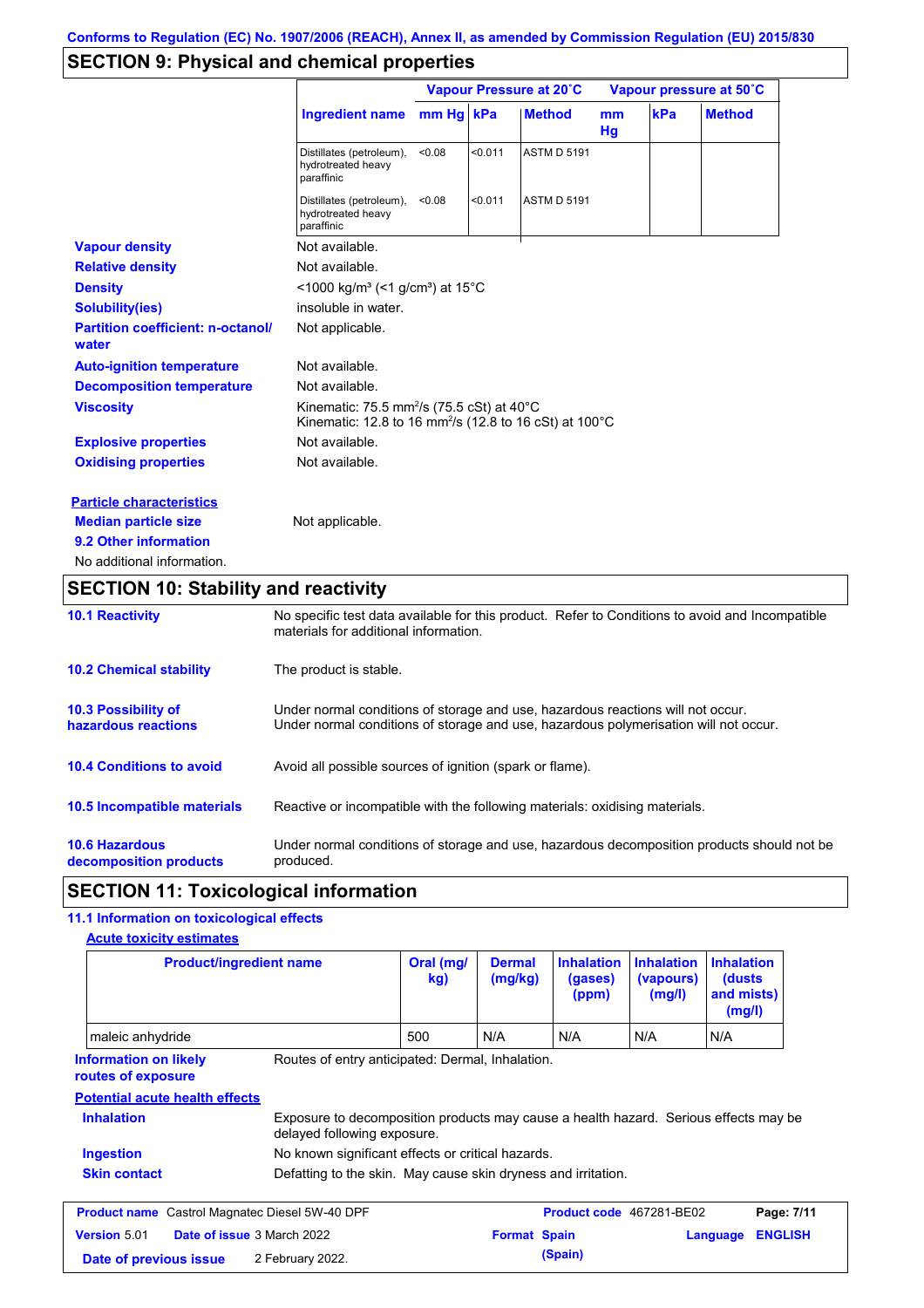## **SECTION 11: Toxicological information**

| <b>Eye contact</b>                      | No known significant effects or critical hazards.                                                                                                                                                                                                                                                                                                                                                               |
|-----------------------------------------|-----------------------------------------------------------------------------------------------------------------------------------------------------------------------------------------------------------------------------------------------------------------------------------------------------------------------------------------------------------------------------------------------------------------|
|                                         | Symptoms related to the physical, chemical and toxicological characteristics                                                                                                                                                                                                                                                                                                                                    |
| <b>Inhalation</b>                       | No specific data.                                                                                                                                                                                                                                                                                                                                                                                               |
| <b>Ingestion</b>                        | No specific data.                                                                                                                                                                                                                                                                                                                                                                                               |
| <b>Skin contact</b>                     | Adverse symptoms may include the following:<br>irritation<br>dryness<br>cracking                                                                                                                                                                                                                                                                                                                                |
| <b>Eye contact</b>                      | No specific data.                                                                                                                                                                                                                                                                                                                                                                                               |
|                                         | Delayed and immediate effects as well as chronic effects from short and long-term exposure                                                                                                                                                                                                                                                                                                                      |
| <b>Inhalation</b>                       | Overexposure to the inhalation of airborne droplets or aerosols may cause irritation of the<br>respiratory tract.                                                                                                                                                                                                                                                                                               |
| <b>Ingestion</b>                        | Ingestion of large quantities may cause nausea and diarrhoea.                                                                                                                                                                                                                                                                                                                                                   |
| <b>Skin contact</b>                     | Prolonged or repeated contact can defat the skin and lead to irritation and/or dermatitis.                                                                                                                                                                                                                                                                                                                      |
| <b>Eye contact</b>                      | Potential risk of transient stinging or redness if accidental eye contact occurs.                                                                                                                                                                                                                                                                                                                               |
| <b>Potential chronic health effects</b> |                                                                                                                                                                                                                                                                                                                                                                                                                 |
| <b>General</b>                          | <b>USED ENGINE OILS</b><br>Combustion products resulting from the operation of internal combustion engines contaminate<br>engine oils during use. Used engine oil may contain hazardous components which have the<br>potential to cause skin cancer. Frequent or prolonged contact with all types and makes of used<br>engine oil must therefore be avoided and a high standard of personal hygiene maintained. |
| <b>Carcinogenicity</b>                  | No known significant effects or critical hazards.                                                                                                                                                                                                                                                                                                                                                               |
| <b>Mutagenicity</b>                     | No known significant effects or critical hazards.                                                                                                                                                                                                                                                                                                                                                               |
| <b>Developmental effects</b>            | No known significant effects or critical hazards.                                                                                                                                                                                                                                                                                                                                                               |
| <b>Fertility effects</b>                | No known significant effects or critical hazards.                                                                                                                                                                                                                                                                                                                                                               |

### **12.1 Toxicity Environmental hazards** Not classified as dangerous Based on data available for this or related materials.

#### **12.2 Persistence and degradability**

Partially biodegradable.

#### **12.3 Bioaccumulative potential**

This product is not expected to bioaccumulate through food chains in the environment.

| 12.4 Mobility in soil                                         |                                                                      |
|---------------------------------------------------------------|----------------------------------------------------------------------|
| <b>Soil/water partition</b><br>coefficient (K <sub>oc</sub> ) | Not available.                                                       |
| <b>Mobility</b>                                               | Spillages may penetrate the soil causing ground water contamination. |

#### **12.5 Results of PBT and vPvB assessment**

Product does not meet the criteria for PBT or vPvB according to Regulation (EC) No. 1907/2006, Annex XIII.

#### **12.6 Other adverse effects**

Spills may form a film on water surfaces causing physical damage to organisms. Oxygen transfer could also be impaired. **Other ecological information**

### **SECTION 13: Disposal considerations**

| 13.1 Waste treatment methods                          |                                                                 |                                                                                                                                                                      |            |
|-------------------------------------------------------|-----------------------------------------------------------------|----------------------------------------------------------------------------------------------------------------------------------------------------------------------|------------|
| <b>Product</b>                                        |                                                                 |                                                                                                                                                                      |            |
| <b>Methods of disposal</b>                            |                                                                 | Where possible, arrange for product to be recycled. Dispose of via an authorised person/<br>licensed waste disposal contractor in accordance with local regulations. |            |
| <b>Hazardous waste</b>                                | Yes.                                                            |                                                                                                                                                                      |            |
| European waste catalogue (EWC)                        |                                                                 |                                                                                                                                                                      |            |
| <b>Waste code</b>                                     |                                                                 | <b>Waste designation</b>                                                                                                                                             |            |
| 13 02 05*                                             | mineral-based non-chlorinated engine, gear and lubricating oils |                                                                                                                                                                      |            |
| <b>Product name</b> Castrol Magnatec Diesel 5W-40 DPF |                                                                 | Product code 467281-BE02                                                                                                                                             | Page: 8/11 |
|                                                       |                                                                 |                                                                                                                                                                      |            |

|                        |                                   |                     | ------------            |
|------------------------|-----------------------------------|---------------------|-------------------------|
| <b>Version 5.01</b>    | <b>Date of issue</b> 3 March 2022 | <b>Format Spain</b> | <b>Language ENGLISH</b> |
| Date of previous issue | 2 February 2022.                  | (Spain)             |                         |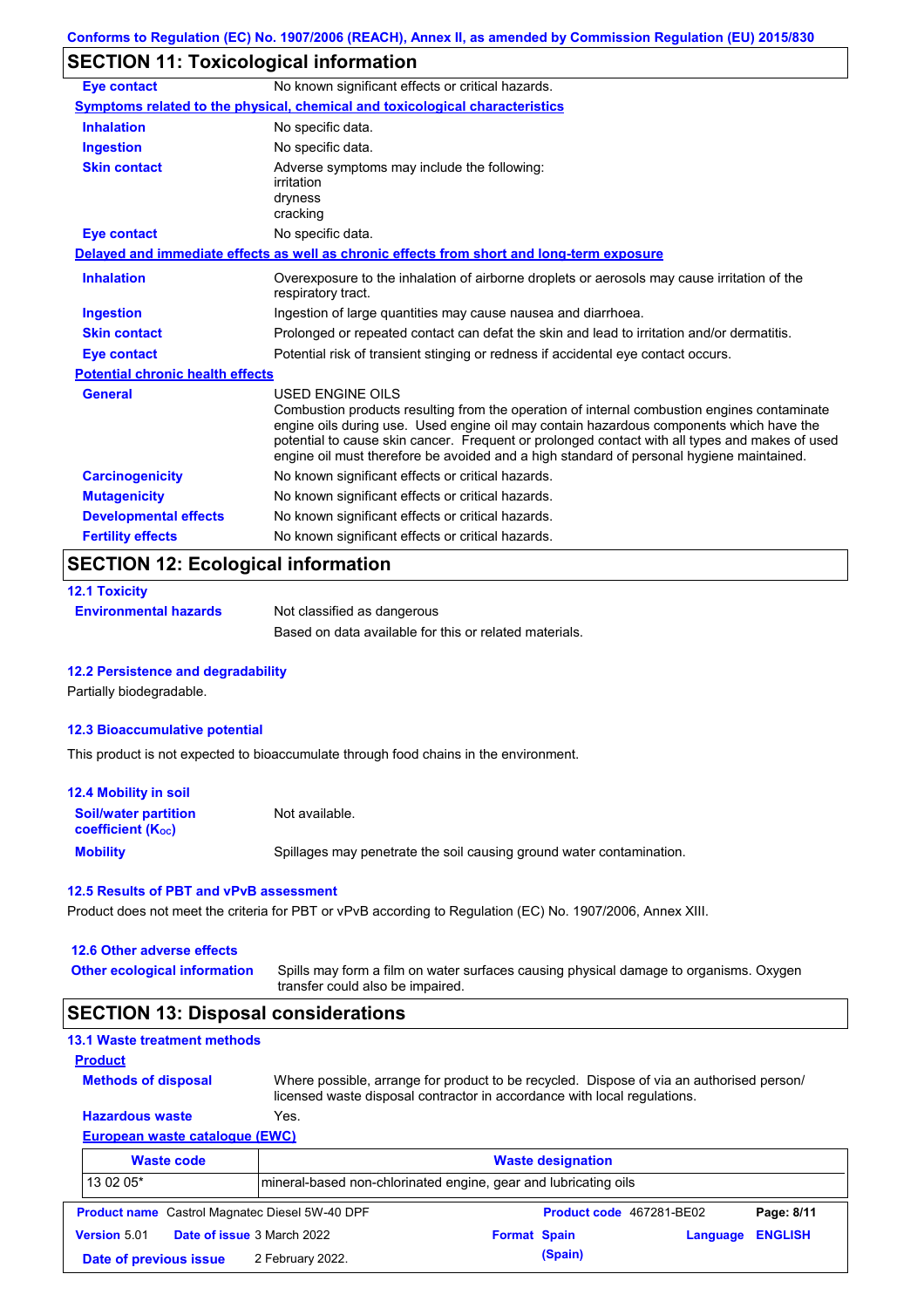## **SECTION 13: Disposal considerations**

However, deviation from the intended use and/or the presence of any potential contaminants may require an alternative waste disposal code to be assigned by the end user.

#### **Packaging**

| <b>Methods of disposal</b>               | Where possible, arrange for product to be recycled. Dispose of via an authorised person/<br>licensed waste disposal contractor in accordance with local regulations.                                                                    |  |  |  |
|------------------------------------------|-----------------------------------------------------------------------------------------------------------------------------------------------------------------------------------------------------------------------------------------|--|--|--|
| <b>Special precautions</b>               | This material and its container must be disposed of in a safe way. Empty containers or liners<br>may retain some product residues. Avoid dispersal of spilt material and runoff and contact with<br>soil, waterways, drains and sewers. |  |  |  |
| <b>References</b>                        | Commission 2014/955/EU<br>Directive 2008/98/EC                                                                                                                                                                                          |  |  |  |
| <b>SECTION 14: Transport information</b> |                                                                                                                                                                                                                                         |  |  |  |

#### - - - - - - - - - Not regulated. Not regulated. Not regulated. - - - **ADR/RID IMDG IATA 14.1 UN number 14.2 UN proper shipping name 14.3 Transport hazard class(es) 14.4 Packing group ADN Additional information 14.5 Environmental hazards** No. 1980 | No. 1980 | No. 1980 | No. 1980 | No. 1980 | No. 1980 | No. 1980 | No. 1980 | No. 1980 | No. 1980 | Not regulated. - No. - -

**14.6 Special precautions for user** Not available.

#### **14.7 Transport in bulk according to IMO instruments**

### **SECTION 15: Regulatory information**

Not available.

| 15.1 Safety, health and environmental regulations/legislation specific for the substance or mixture |
|-----------------------------------------------------------------------------------------------------|
| EU Regulation (EC) No. 1907/2006 (REACH)                                                            |
| Annex XIV - List of substances subject to authorisation                                             |
| <b>Annex XIV</b>                                                                                    |

None of the components are listed.

**Substances of very high concern**

None of the components are listed.

**EU Regulation (EC) No. 1907/2006 (REACH)**

| EU Requiation (EC) No. 1907/2006 (REACH)                                                                                                                                             |                                                                                              |                                 |          |                |
|--------------------------------------------------------------------------------------------------------------------------------------------------------------------------------------|----------------------------------------------------------------------------------------------|---------------------------------|----------|----------------|
| <b>Annex XVII - Restrictions</b><br>on the manufacture,<br>placing on the market<br>and use of certain<br>dangerous substances,<br>mixtures and articles<br><b>Other regulations</b> | Not applicable.                                                                              |                                 |          |                |
| <b>REACH Status</b>                                                                                                                                                                  | The company, as identified in Section 1, sells this product in the EU in compliance with the |                                 |          |                |
|                                                                                                                                                                                      | current requirements of REACH.                                                               |                                 |          |                |
| <b>United States inventory</b><br>(TSCA 8b)                                                                                                                                          | All components are active or exempted.                                                       |                                 |          |                |
| <b>Australia inventory (AIIC)</b>                                                                                                                                                    | All components are listed or exempted.                                                       |                                 |          |                |
| <b>Canada inventory</b>                                                                                                                                                              | All components are listed or exempted.                                                       |                                 |          |                |
| <b>China inventory (IECSC)</b>                                                                                                                                                       | At least one component is not listed.                                                        |                                 |          |                |
| <b>Product name</b> Castrol Magnatec Diesel 5W-40 DPF                                                                                                                                |                                                                                              | <b>Product code</b> 467281-BE02 |          | Page: 9/11     |
| Version 5.01                                                                                                                                                                         | <b>Date of issue 3 March 2022</b>                                                            | <b>Format Spain</b>             | Language | <b>ENGLISH</b> |
| Date of previous issue                                                                                                                                                               | 2 February 2022.                                                                             | (Spain)                         |          |                |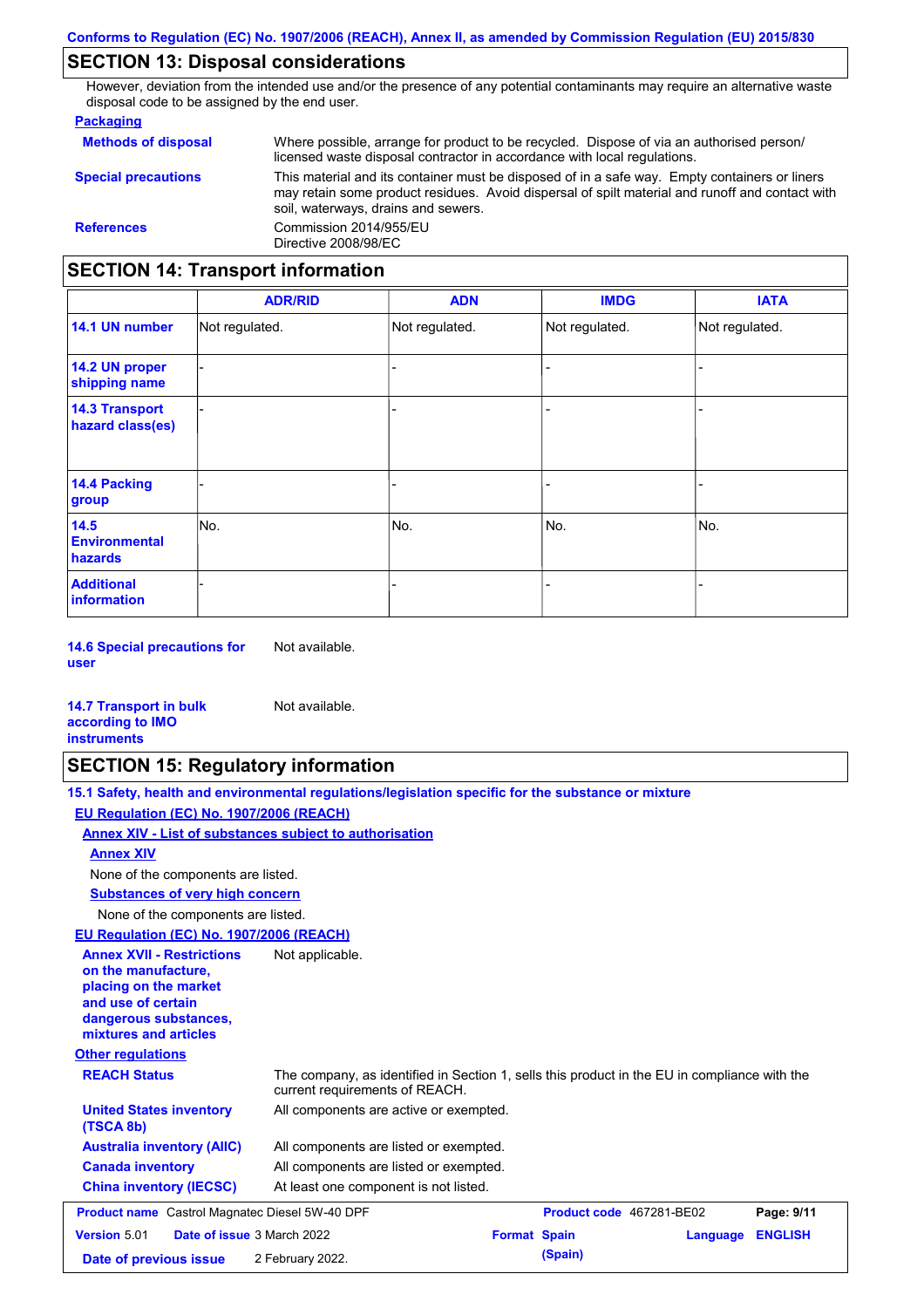# **SECTION 15: Regulatory information**

| <b>Japan inventory (CSCL)</b>                                   | All components are listed or exempted. |
|-----------------------------------------------------------------|----------------------------------------|
| <b>Korea inventory (KECI)</b>                                   | All components are listed or exempted. |
| <b>Philippines inventory</b><br>(PICCS)                         | At least one component is not listed.  |
| <b>Taiwan Chemical</b><br><b>Substances Inventory</b><br>(TCSI) | All components are listed or exempted. |
| Ozone depleting substances (1005/2009/EU)                       |                                        |
| Not listed.                                                     |                                        |
| Prior Informed Consent (PIC) (649/2012/EU)                      |                                        |
| Not listed.                                                     |                                        |
| <b>Persistent Organic Pollutants</b><br>Not listed.             |                                        |
| <b>EU - Water framework directive - Priority substances</b>     |                                        |
| None of the components are listed.                              |                                        |
| <b>Seveso Directive</b>                                         |                                        |
|                                                                 |                                        |

This product is not controlled under the Seveso Directive.

| 15.2 Chemical safety | A Chemical Safety Assessment has been carried out for one or more of the substances within  |
|----------------------|---------------------------------------------------------------------------------------------|
| assessment           | this mixture. A Chemical Safety Assessment has not been carried out for the mixture itself. |

| <b>SECTION 16: Other information</b> |                                                                                                                            |
|--------------------------------------|----------------------------------------------------------------------------------------------------------------------------|
| <b>Abbreviations and acronyms</b>    | ADN = European Provisions concerning the International Carriage of Dangerous Goods by                                      |
|                                      | Inland Waterway                                                                                                            |
|                                      | ADR = The European Agreement concerning the International Carriage of Dangerous Goods by                                   |
|                                      | Road                                                                                                                       |
|                                      | ATE = Acute Toxicity Estimate                                                                                              |
|                                      | <b>BCF = Bioconcentration Factor</b>                                                                                       |
|                                      | <b>CAS = Chemical Abstracts Service</b>                                                                                    |
|                                      | CLP = Classification, Labelling and Packaging Regulation [Regulation (EC) No. 1272/2008]                                   |
|                                      | CSA = Chemical Safety Assessment                                                                                           |
|                                      | <b>CSR = Chemical Safety Report</b>                                                                                        |
|                                      | DMEL = Derived Minimal Effect Level                                                                                        |
|                                      | DNEL = Derived No Effect Level                                                                                             |
|                                      | EINECS = European Inventory of Existing Commercial chemical Substances                                                     |
|                                      | ES = Exposure Scenario                                                                                                     |
|                                      | EUH statement = CLP-specific Hazard statement                                                                              |
|                                      | EWC = European Waste Catalogue                                                                                             |
|                                      | GHS = Globally Harmonized System of Classification and Labelling of Chemicals                                              |
|                                      | IATA = International Air Transport Association                                                                             |
|                                      | IBC = Intermediate Bulk Container                                                                                          |
|                                      | <b>IMDG</b> = International Maritime Dangerous Goods                                                                       |
|                                      | LogPow = logarithm of the octanol/water partition coefficient                                                              |
|                                      | MARPOL = International Convention for the Prevention of Pollution From Ships, 1973 as                                      |
|                                      | modified by the Protocol of 1978. ("Marpol" = marine pollution)                                                            |
|                                      | OECD = Organisation for Economic Co-operation and Development                                                              |
|                                      | PBT = Persistent, Bioaccumulative and Toxic                                                                                |
|                                      | <b>PNEC = Predicted No Effect Concentration</b>                                                                            |
|                                      | REACH = Registration, Evaluation, Authorisation and Restriction of Chemicals Regulation<br>[Regulation (EC) No. 1907/2006] |
|                                      | RID = The Regulations concerning the International Carriage of Dangerous Goods by Rail                                     |
|                                      | <b>RRN = REACH Registration Number</b>                                                                                     |
|                                      | SADT = Self-Accelerating Decomposition Temperature                                                                         |
|                                      | SVHC = Substances of Very High Concern                                                                                     |
|                                      | STOT-RE = Specific Target Organ Toxicity - Repeated Exposure                                                               |
|                                      | STOT-SE = Specific Target Organ Toxicity - Single Exposure                                                                 |
|                                      |                                                                                                                            |
|                                      | TWA = Time weighted average                                                                                                |
|                                      | $UN = United Nations$                                                                                                      |
|                                      | UVCB = Complex hydrocarbon substance                                                                                       |
|                                      | VOC = Volatile Organic Compound                                                                                            |
|                                      | vPvB = Very Persistent and Very Bioaccumulative                                                                            |
|                                      | Varies = may contain one or more of the following 64741-88-4 / RRN 01-2119488706-23,                                       |
|                                      | 64741-89-5 / RRN 01-2119487067-30, 64741-95-3 / RRN 01-2119487081-40, 64741-96-4/ RRN                                      |

| <b>Product name</b> Castrol Magnatec Diesel 5W-40 DPF |  | <b>Product code</b> 467281-BE02   |                     | Page: 10/11 |                         |  |
|-------------------------------------------------------|--|-----------------------------------|---------------------|-------------|-------------------------|--|
| <b>Version 5.01</b>                                   |  | <b>Date of issue 3 March 2022</b> | <b>Format Spain</b> |             | <b>Language ENGLISH</b> |  |
| Date of previous issue                                |  | 2 February 2022.                  |                     | (Spain)     |                         |  |